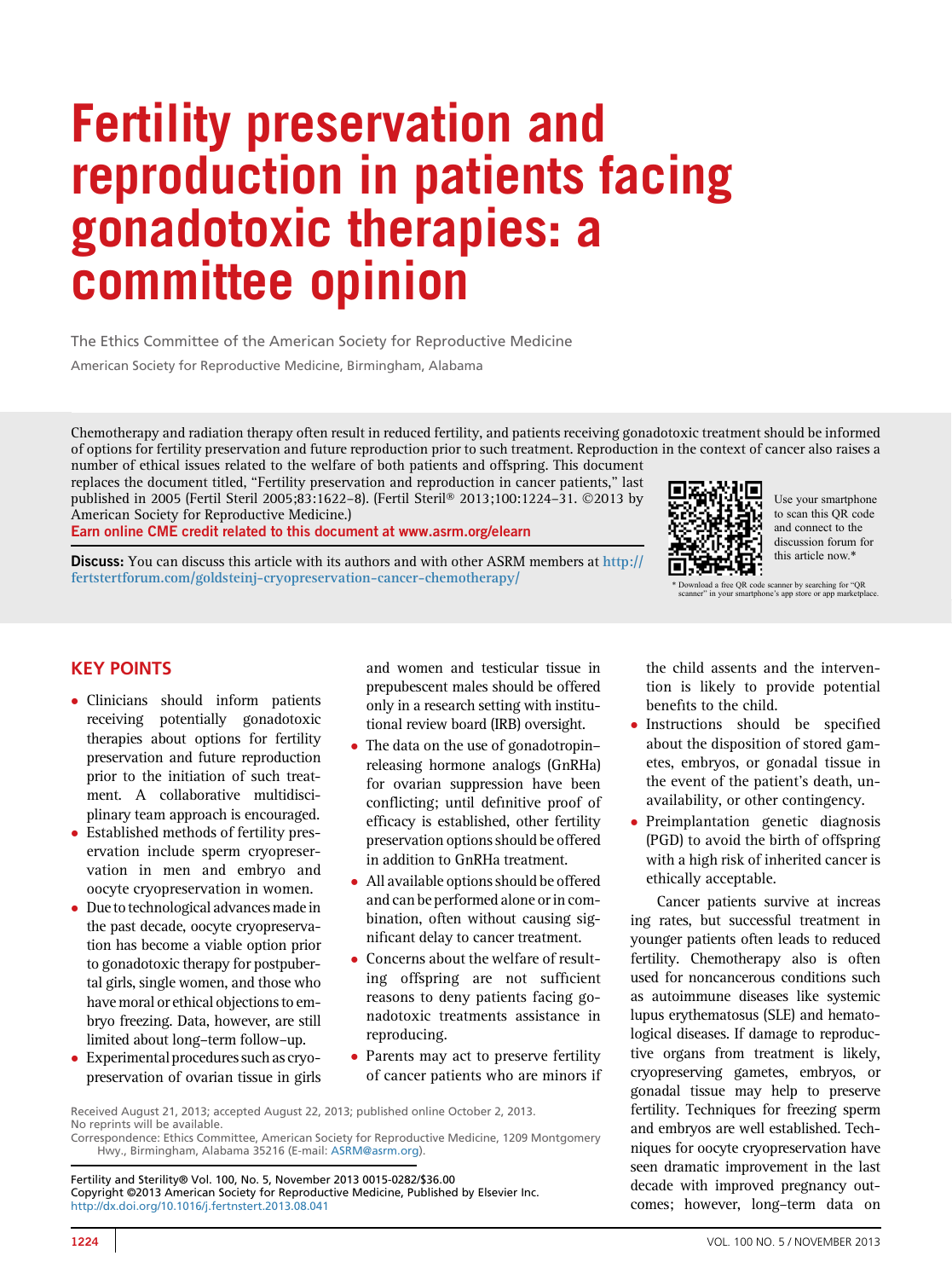outcome are still limited. Techniques for freezing testicular and ovarian tissue are still experimental.

The intersection of gonadotoxic therapy and reproduction raises ethical issues for both cancer and fertility specialists, including issues of experimental vs. established therapies, the ability of minors to give consent, the welfare of expected children, and posthumous reproduction [\(1\).](#page-6-0) In some respects, gonadotoxic treatment–related infertility is not markedly different than other kinds of infertility. In other respects, however, the context of cancer gives rise to issues of patient and offspring welfare that do not arise in other infertility settings. This statement seeks to guide specialists who provide gonadotoxic therapy (oncologists, hematologists, rheumatologists, neurologists, etc.) and fertility specialists in attempts to preserve fertility and to aid patients in reproducing after gonadotoxic treatment.

## INCREASED SURVIVAL AND REDUCED **FERTILITY**

Improvements in treating cancer have enabled many younger persons with cancer to survive [\(2\)](#page-6-0). Five–year survival rates with testicular cancer, hematologic malignancies, breast cancer, and other cancers that strike young people may be in the 90% to 95% range. However, treatment of these cancers is often highly detrimental to both male and female reproductive function.

The testis is highly susceptible to the toxic effects of radiation and chemotherapy at all stages of life. Cytotoxic chemotherapy and radiotherapy may produce long–lasting or persistent damage to primordial sperm cells, leading to oligo– or azoospermia. The most common strategy to preserve fertility is cryopreservation of sperm before treatment for later use. Cryopreservation of testicular tissue from prepubescent males remains experimental [\(3\)](#page-6-0).

Female fertility also may be impaired following surgery, chemotherapy, or radiotherapy treatment for cancer [\(4\).](#page-6-0) Ovarian damage is drug– and dose–dependent and is related to age at the time of treatment, with progressively smaller doses producing ovarian failure as the patient's age increases. Total body, abdominal, or pelvic irradiation may cause ovarian and uterine damage, depending on radiation dose, fractionation schedule, and age at time of treatment [\(5\)](#page-6-0). An elevated serum follicle–stimulating hormone (FSH) level is the most commonly used biochemical indicator of ovarian damage and failure. However, antimüllerian hormone (AMH) and antral follicle count (AFC) are emerging as other markers of ovarian aging (6–[8\).](#page-6-0)

Preservation of fertility in females is more complicated than in males. Conservative fertility–sparing treatment such as radical trachelectomy in cervical cancer, hormonal treatment of early endometrial cancer, and conservative surgical management of early–stage epithelial ovarian cancer may be possible for certain women with early invasive disease [\(9\).](#page-6-0) Reducing the radiation dose to the ovary by shielding or surgically removing the ovaries from the field of radiation (i.e., oophoropexy) may preserve ovarian function [\(10\).](#page-6-0) Suppression of folliculogenesis with GnRHas for fertility preservation has long been controversial [\(11, 12\).](#page-6-0) Several small randomized studies [\(13, 14\)](#page-6-0)

and meta analyses [\(15](#page-6-0)–18) have shown conflicting data. However, a large, multi–center randomized trial has recently demonstrated the efficacy of GnRHa in reducing chemotherapy–induced ovarian failure in breast cancer patients who mostly received nonalkylating chemotherapeutic agents [\(19\).](#page-6-0) If the cancer treatment can be delayed, it is possible to undergo ovarian stimulation and retrieve and freeze eggs (both mature and immature) or produce embryos that can be frozen for later transfer to the individual or a gestational carrier. Ovarian tissue freezing prior to the initiation of gonadotoxic treatment is still experimental with several live births reported worldwide [\(20\)](#page-6-0). It is becoming a viable option for prepubertal girls where oocyte and embryo freezing is not an option, for women who either cannot delay treatment or hormonal treatments are contraindicated, or for women undergoing risk reduction salpingo–oophorectomy.

# THE PATIENT'S DILEMMA: BALANCING CANCER AND FERTILITY

A diagnosis of cancer is a life crisis for any person. Its impact varies with the type of cancer, treatment prospects, and the physical, emotional, and social resources of the patient. Younger persons face the additional potential loss of reproductive function and the opportunity to have children. Surveys of cancer patients reveal a very strong desire to be informed of available options for fertility preservation and future reproduction [\(21\)](#page-6-0). At the same time that patients (and their parents in cases involving minors) receive a diagnosis of cancer, they also must consider possible effects on fertility. To preserve fertility, they may need to accept changes in standard treatment protocols or undertake steps to preserve gametes or gonadal tissue that carry their own risks and uncertainties.

Men in these circumstances sometimes find producing sperm highly stressful. Women have more options, but all are more intrusive. If there is time before treatment, a woman may undergo ovarian stimulation, oocyte retrieval, in vitro fertilization (IVF), and oocyte or embryo cryopreservation. The approach of using oocytes to create embryos that can be frozen indefinitely is an option only for women with male partners and for women without male partners who are willing to use a sperm donor. These strategies require that the woman undergoes an invasive procedure at time of diagnosis and while she awaits definitive treatment for her cancer. In the future, laparoscopic ovarian biopsy with ovarian tissue cryopreservation may become well enough established to be offered routinely to patients as an established therapy. Preserving the fertility of patients who are minors further complicates the situation.

After the acute phase of diagnosis and treatment, patients must adjust to living their lives as cancer survivors. If treatment brings cure or remission, they may consider having children. That decision will depend on the patient's medical status and prognosis, their partner status, their age, whether reproduction can safely occur for patients and offspring, and reproductive options. If cancer survivors are not able to reproduce coitally, they may seek medical assistance, including the use of stored gametes or tissue. They also may consider donor gametes, gestational surrogacy, adoption, or not having children.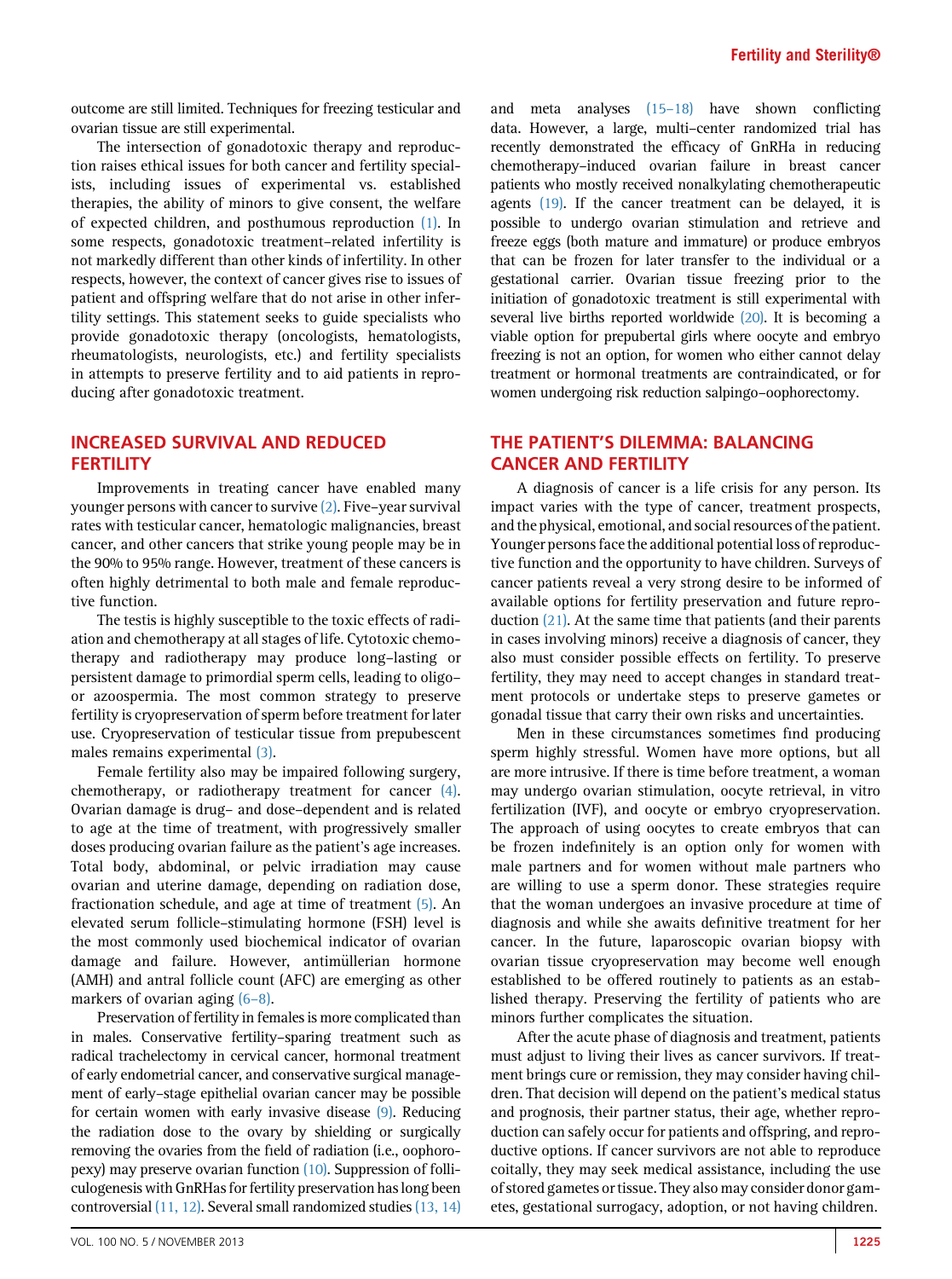# THE ROLE OF ONCOLOGISTS AND OTHER MEDICAL SPECIALISTS IN PRESERVING **FERTILITY**

Physicians treating younger patients for cancer and noncancerous conditions should be aware of the adverse effects of treatment on fertility and of ways to minimize those effects. Issues to be considered in choosing a treatment plan include the risk of gonadal failure and/or uterine damage with the proposed treatment program, the overall prognosis for the patient, the potential risks of delaying treatment, the impact of any future pregnancy upon the risk of tumor recurrence, and the impact of any required hormonal manipulation on the cancer itself. If gonadal toxicity is unavoidable, physicians also should be knowledgeable about options for fertility preservation and offer patients a referral to a fertility specialist.

While many physicians treating cancer in younger patients are sensitive to these issues, oncologists traditionally have focused on providing the most effective treatments available to help prolong life. With the growing number of cancer survivors, much attention is now focused on their quality of life and the physical, psychological, social, and spiritual issues that they confront [\(22\).](#page-6-0) A high quality of life for younger survivors may include the ability to have and raise a family. With such great improvements in survival rates for younger patients, oncologists also must pay attention to the impact of treatment on fertility and ways to preserve it.

There is some evidence that not all oncologists are as attentive to issues of fertility as patients might wish them to be [\(23\)](#page-6-0). If gonadal toxicity is likely, physicians might not always inform patients of options for gamete, embryo, or gonadal tissue storage. In surveys of male cancer patients, for example, 30% to 40% of patients report that physicians did not raise the issue of fertility or sperm preservation. A recent study showed that although 60% of oncologists reported an awareness of the American Society of Clinical Oncology's (ASCO's) guidelines for fertility preservation, less than 25% of the respondents said they follow them on a regular basis, distribute any type of educational materials, or refer patients for fertility–preservation discussions [\(24\).](#page-6-0) In addition, some physicians raise the issue with adolescent patients in settings in which it may not be comfortable for the patient to discuss the matter (e.g., in the presence of parents). Oncologists may be unaware of the options available for women or to whom to refer patients for further advice.

We believe that a strong case exists for fertility preservation to be considered in cases of younger persons with treatable cancers. This involves informing patients and/or their families of options, benefits, and risks, and referring them to fertility specialists, if appropriate. Unless patients are informed or properly referred before treatment, options for later reproduction may be lost. Fertility specialists and patient organizations should work with cancer specialists and cancer organizations to make certain that information is appropriately conveyed and options explained. Medical specialists who use gonadotoxic therapies to treat noncancerous conditions also should be aware of these fertility–preservation options and make appropriate resources available to their patients.

# THE ROLE OF FERTILITY SPECIALISTS IN PRESERVING FERTILITY

Reproductive physicians play important roles in helping to preserve the reproductive capacities of young cancer patients. First, they are involved in developing and using procedures to preserve gametes, embryos, and gonadal tissue before treatment. Second, fertility specialists will assist cancer survivors in using preserved gametes and tissue or in providing other assistance in reproduction.

The fact that the patient has just been diagnosed with cancer or survived the acute or extended phase of coping with cancer distinguishes the cancer patient from other fertility patients. Variations in type of cancer, time available to onset of treatment, age, partner status, type and dosage of any chemotherapy and radiotherapy, and the risk of sterility with a given treatment regimen require that each case have its own treatment strategy. Consultation with the patient's oncologist is essential. A key issue at the time of treatment of the cancer is whether it is medically feasible to obtain gametes or gonadal tissue for storage and later use. Questions about the patient's health and prognosis also will arise when the patient is deciding later whether to reproduce. When a partner exists, he or she also should be included in the discussion.

# PRESERVING GONADAL TISSUE, GAMETES, AND EMBRYOS: SAFETY AND EFFICACY OF PROCEDURES

The main role of fertility specialists with cancer patients is to preserve gametes, embryos, or gonadal tissue for use at a future time. The only established clinical option for preservation of male fertility is cryopreservation of spermatozoa obtained either via ejaculation or surgical sperm retrieval. The feasibility depends upon the sexual maturity of the patient. When it is not possible to obtain an ejaculate, sperm can be retrieved by epididymal aspiration or testicular biopsy in sexually mature men. Not infrequently, sperm produced by cancer patients at the time of diagnosis are of poor quality. With advances in assisted reproduction techniques, in particular intracytoplasmic sperm injection (ICSI), freezing of even one ejaculate before starting cancer treatment provides a plausible chance of having a biological child.

In most instances, preservation of sperm obtained by masturbation poses no particular ethical problem. Where ejaculation is not possible, questions also will arise about the permissibility and circumstances under which electroejaculation, testicular biopsy, testicular sperm extraction, or epididymal sperm aspiration may be appropriate.

Preserving ovarian function when chemotherapy or radiation to the ovaries cannot be avoided is more problematic. The most established strategy for preservation of female fertility is for a woman to undergo a cycle of IVF and create embryos for later use. This option is available only if there is time before treatment to undergo a cycle of stimulation to obtain eggs and a safe method of ovarian stimulation exists. A spouse, partner, or the patient's willingness to use donor sperm for this purpose also is necessary. When embryo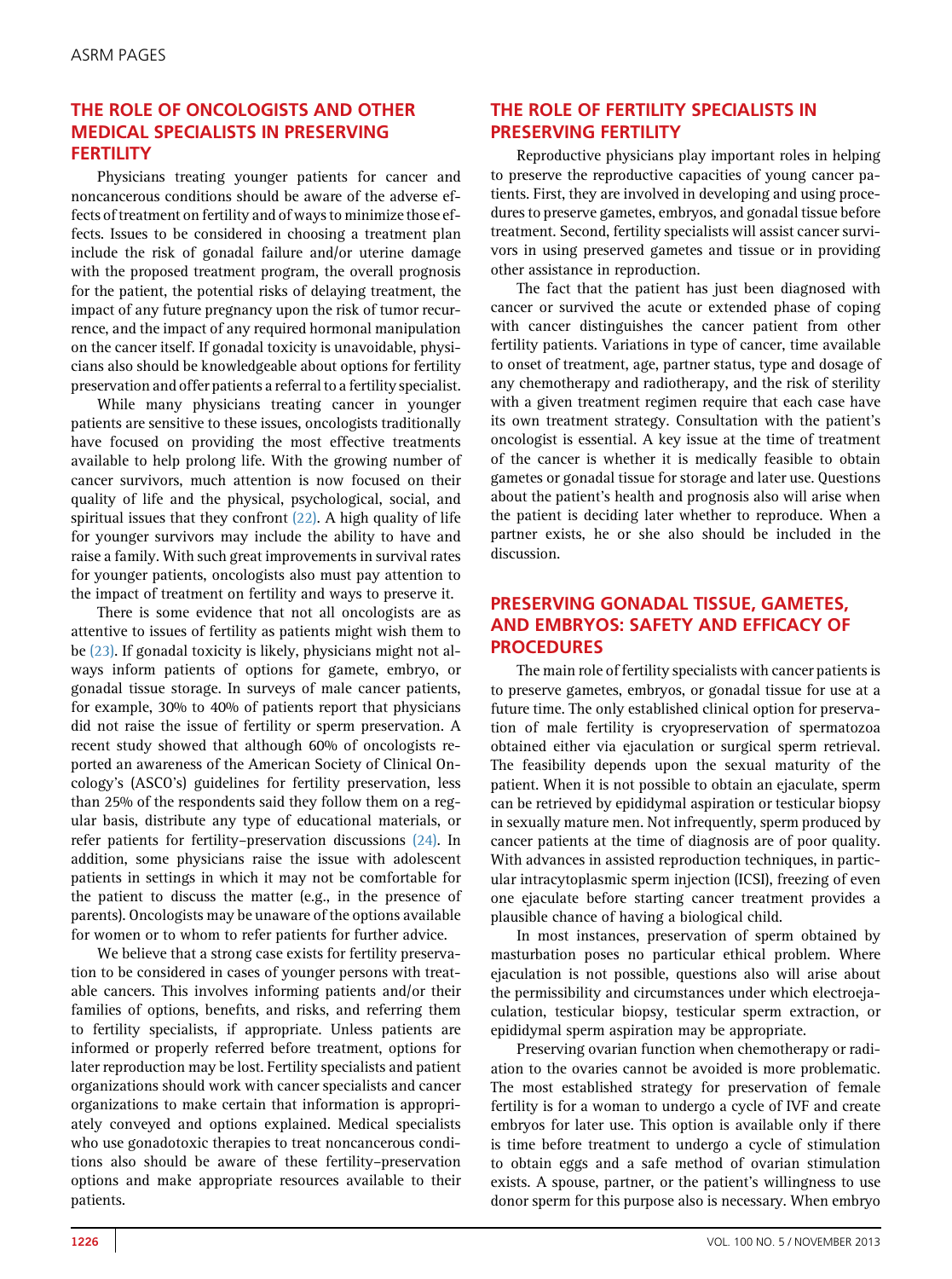cryopreservation is not feasible or desired, women who have the time and ability to undergo a stimulation cycle should be offered oocyte cryopreservation. Freezing ovarian tissue for later retransplantation or in vitro maturation of oocytes may still be offered with appropriate institutional review board (IRB) oversight when other more established options are not feasible.

### Oocyte Cryopreservation

An option for postpubertal females who lack a male partner, who are unwilling to use donor sperm, or object to embryo freezing would be to undergo ovarian stimulation and oocyte retrieval to obtain eggs that can be frozen and thawed at a later time when the patient is ready to have offspring. Some women with a partner also may wish to freeze a portion of their oocytes unfertilized in the event that their current relationship dissolves. Oocyte cryopreservation, once deemed experimental due to the technical challenges associated with the size and structural complexity of oocytes, has now seen a higher success in several programs as evidenced by recent literature. With the use of cryoprotectants and cryotools in combination with rapid freezing techniques (vitrification) and fertilization with ICSI, multiple clinics have reported increased pregnancy rates using frozen and thawed oocytes [\(25, 26\).](#page-6-0)

As of June 2009, over 900 children had been born from oocyte freezing with no apparent increase in congenital anomalies [\(27\).](#page-6-0) The Practice Committee of the American Society for Reproductive Medicine, after reviewing available evidence, concluded that oocyte cryopreservation may be a viable alternative for those women with high potential for ovarian failure for whom embryo freezing is not an option [\(28\)](#page-6-0).

#### Ovarian Tissue Cryopreservation

At present, women who cannot delay treatment and undergo ovarian stimulation to create embryos or obtain oocytes for freezing have no way to preserve their fertility. Experimental protocols do exist, however, for removing and freezing ovarian cortical tissue. It is anticipated that ovarian tissue will be thawed and implanted after cancer treatment or that techniques for maturing oocytes in vitro will be developed in the future. Although ovarian tissue cryopreservation is still experimental, the technique is promising as a fertility–preservation option and there have been several live births reported from cryopreserved ovarian tissue [\(20\).](#page-6-0) Major problems include ischemic damage to the tissue pending transplant and revascularization and the theoretical possibility of reintroducing malignant tumor cells. If these and other problems are overcome, this technique may be used without delaying treatment or using hormones to stimulate the ovaries in patients healthy enough to undergo a laparoscopic ovarian biopsy or oophorectomy.

Some women have volunteered for experimental removal of ovarian tissue in order to preserve the chance of using their own eggs to reproduce. Given the uncertain and unestablished state of this procedure, it is essential that it be offered only as part of an IRB–approved research

protocol, with full disclosure of risks and uncertainty of benefits to the patient.

#### Issues in Minors with Cancer

The question of preserving fertility also will arise with minor patients, many of whom will not be competent to consent to such efforts. Ethical and legal norms require that procedures done on minors serve their best interests. If invasive procedures are necessary, minors who are able to understand the choice presented must give their assent (permission that is less than full consent). Accepted methods of preserving gonadal material for minors should be offered to parents in the informed consent process and also in accord with the American Academy of Pediatrics statement on pediatric assent, according to which children should be involved in a developmentally appropriate manner in health care decisions [\(29, 30\).](#page-6-0) Investigational methods should be offered to parents only under an IRB–approved protocol.

Postpubertal males ordinarily will be capable of ejaculation and can provide sperm for storage. Care and tact should be taken in discussing this option with them, including discussions outside of the presence of their parents. If the children cannot ejaculate or are too young, then an epididymal sperm aspiration and testicular sperm extraction can be done with their assent and parental consent, as long as this is recognized as a safe and effective way of maintaining male fertility. At some point, testicular tissue cryopreservation in prepubertal males also may be feasible. Testicular tissue cryopreservation in prepubescent males is considered experimental and only should be performed only under the auspices of IRB or surgical innovation committee oversight.

With females, the question of fertility preservation could arise first with postpubertal minors who would be capable of assent or objection. If a stimulation cycle may occur safely, they could assent to oocyte retrieval and storage of embryos with donor sperm. In programs where cryopreservation of oocytes is established as safe and effective, they also might also assent to stimulation and retrieval to provide oocytes for storage. If ovarian tissue cryopreservation also becomes feasible, they could assent to laparoscopy to obtain ovarian tissue. If they object to any of these alternatives, the procedures should not be done, despite parental wishes.

If ovarian tissue cryopreservation is shown to be safe and effective, efforts to preserve the fertility of prepubertal females also may be possible. As with older females, both parental consent and the child's assent to ovarian tissue cryopreservation procedures would be necessary. If the child is too young to give assent, parents may consent to removal of ovarian sections if the procedure is deemed to offer a potential benefit to the child. Although persons might differ on this question, reasonable persons could find that the parents' choice to preserve the child's fertility in this way is a reasonable one in light of the relatively limited intrusion (laparoscopic ovarian biopsy) that would be necessary. It would be advisable in such cases to have an ethics committee or other independent body review the parental and physician decision to go forward.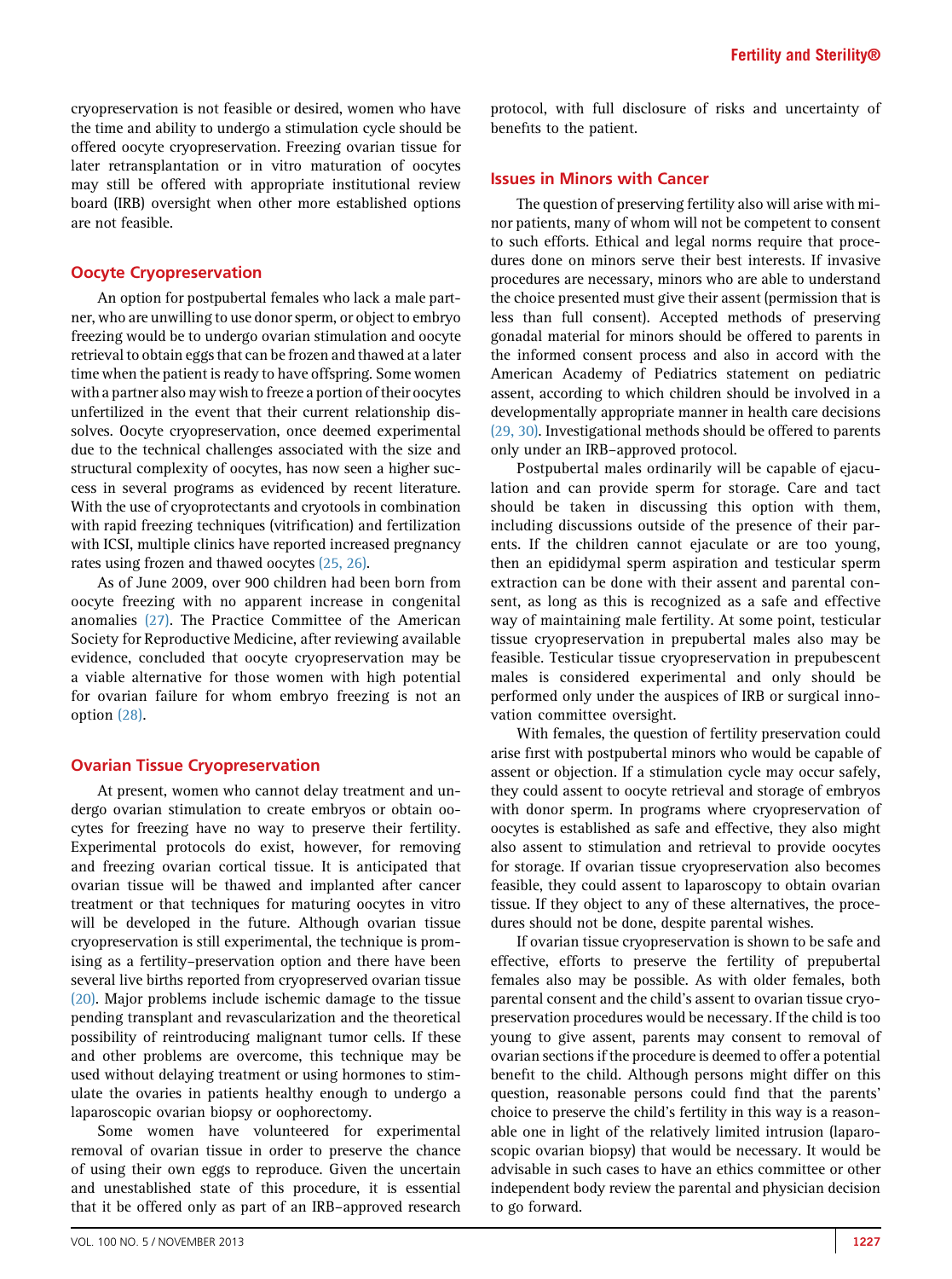## Use of Experimental Procedures in Minors

The same requirements of minor assent, parental consent, and net benefit would apply to use of these procedures by minor children when the procedures are still experimental [\(31\).](#page-7-0) Because their experimental use is beneficial for the minor subject, it might be done with his/her assent or the consent of the parents if an IRB finds that the expected benefits of future reproduction to the child outweigh the burdens of the procedure for getting gametes or gonadal tissue. If the child is postpubertal and there is time, then a controlled ovarian stimulation cycle could occur. If there is not time or the patient has not entered puberty, experimental ovarian cryopreservation might occur as part of an IRB–approved protocol for preserving the fertility of younger female cancer patients with the assent of the patient and parental consent. Ordinarily, however, the efficacy of this procedure should be tested first in persons who are capable of giving an informed consent.

# DIRECTIONS FOR DISPOSITION OF STORED GAMETES, EMBRYOS, AND GONADAL TISSUE

Persons whose gametes, embryos, or tissue are stored to preserve fertility or their legal guardians should give directions for disposition of that tissue in the future. This might best be done when the gametes, embryos, or gonadal tissue are removed or preserved, but directions can be given or amended at any later time that the patient wishes.

As with directions for storing embryos, the person should specify what should be done with stored gametes, embryos, or gonadal tissue if he/she dies or otherwise is unavailable; does not pay storage fees; or has abandoned the gametes, embryos, or gonadal tissue. Also important is whether patients specify in writing in advance that they want those materials discarded or used in research, or whether they consent to use of them for posthumous reproduction and by whom.

## ASSISTING CANCER SURVIVORS TO **REPRODUCE**

Persons of reproductive age who survive cancer may seek to reproduce. If they have retained reproductive function, they may conceive coitally. If they have diminished reproductive function, they may seek the help of fertility specialists. In some cases they can make use of previously stored gametes, embryos, and gonadal tissue for that purpose. Other options that may be appropriate include donor gametes, donor embryos, gestational surrogacy, and adoption.

Apart from the risks posed by fertility treatment, physicians may be concerned about the risks posed by pregnancy on cancer recurrence. Although pregnancy can theoretically aggravate cancer, it may not necessarily be contraindicated. However, it is generally recommended that pregnancy be delayed until cancer treatment is concluded because of concerns over the impact of treatment on the fetus. The optimal timing of conception after cancer treatment is uncertain.

Reproductive physicians treating cancer survivors should be cognizant of the patient's medical status, treatment plan, and prognosis. They also should be aware of potential harmful effects of the therapy and reproduction on future offspring. Such effects may occur because of theoretic mutagenic effects secondary to previous cancer treatment, the reproductive techniques themselves, or the risk of heritable disease. They also may arise from psychosocial factors, such as the prospect of recurrence of cancer and a reduced lifespan or the posthumous use of gametes. Physicians also must disclose fully the accepted or experimental status of any procedures offered, as will be the case when cryopreserved ovarian tissue is used to reproduce.

### Risks to Offspring from Reproduction

Providing medical assistance to cancer survivors may on occasion raise ethical issues about the impact of their reproduction on future children. One set of issues concerns whether resulting offspring are at a higher risk for congenital anomalies, chromosomal defects, or cancer because of previous treatment or the effects of the assisted reproductive technologies.

Studies that have examined pregnancy outcomes in cancer survivors have found no significant increase in congenital malformations or malignant neoplasms in the resulting offspring [\(32\)](#page-7-0). These studies, however, primarily evaluated women who conceived spontaneously many years after chemotherapy treatment.

Patients should be counseled about the current state of knowledge about the risks of assisted reproductive techniques to offspring. Thus far, review of relevant published data on the health of children born following IVF/ICSI find only modestly increased risk of most malformations, cancers, and birth defects and no evidence of impaired psychosocial development (33–[36\).](#page-7-0) However, singleton IVF babies are at increased risk for low birth weight, prematurity, and perinatal mortality. There is also a 10–fold increase in multiple births following IVF compared with the overall population, and multiple births are at higher risk for adverse neonatal outcomes [\(37\)](#page-7-0).

If evidence developed that children born to men and women after chemotherapy or fertility preservation and assisted reproduction suffered serious defects, then presumably few persons would be interested in using and few doctors in providing these procedures. In those cases, the resulting children, strictly speaking, may not have been harmed because they have been born and would not have existed if the parent with cancer had not reproduced. Whether parents and doctors should nevertheless proceed would depend upon how great those risks are and whether doing so, in light of all the circumstances, seems reasonable and responsible.

A second set of issues concerns the possibility that the cancer patient who appears to have been cured or be in remission will have a recurrence of the cancer and die prematurely, leaving a minor child bereft of one parent. Some physicians have suggested that it might be unethical to enable persons to reproduce in situations in which the parent faces a greatly lowered lifespan or ability to care for a child [\(37, 38\)](#page-7-0). Ethical analysis, however, shows that such a concern is not persuasive. First, depending on the cancer type and stage at diagnosis, the risk of cancer recurrence, while higher than in noncancer groups, may not be excessively high. Second, the child in question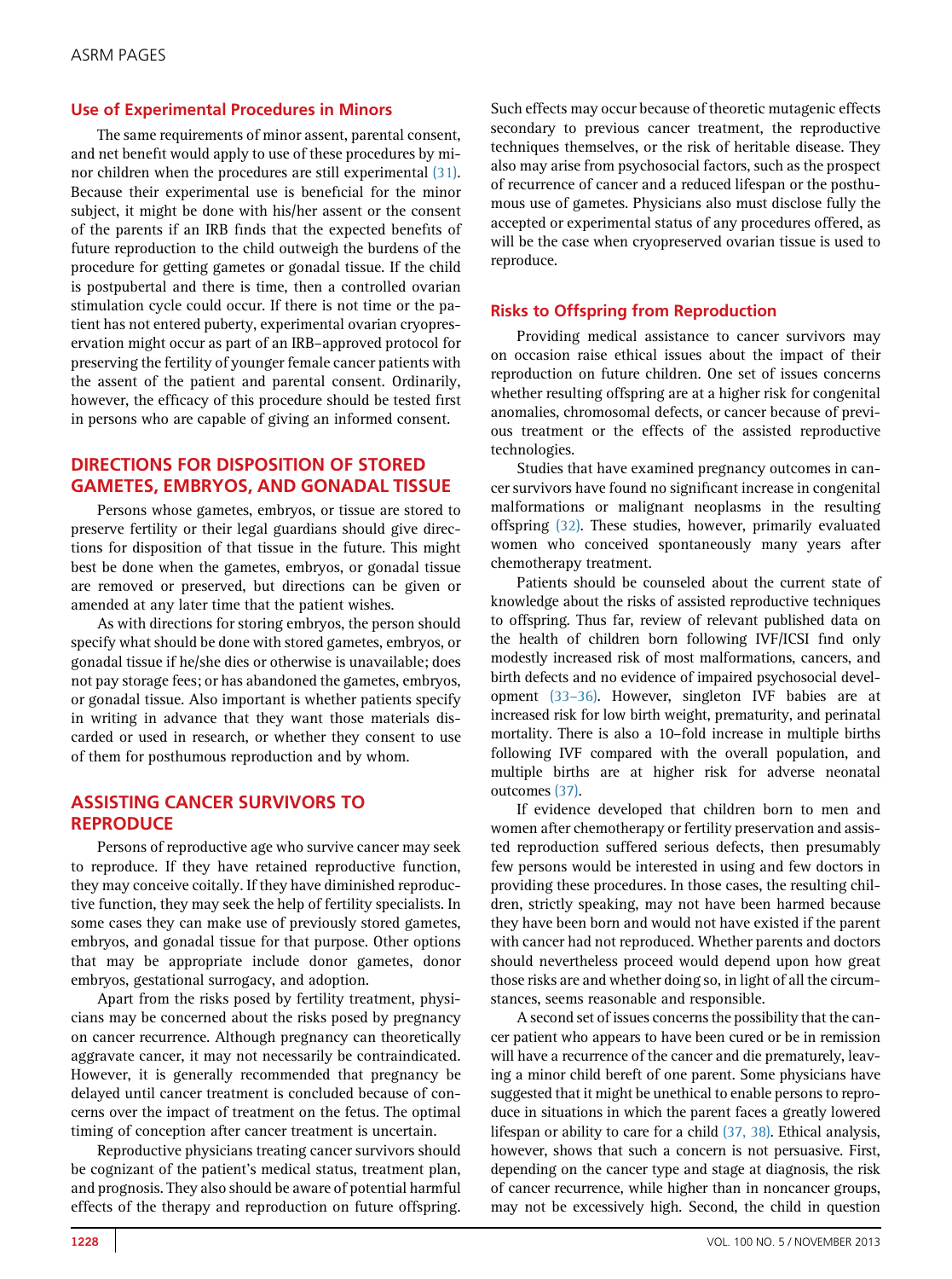will have a meaningful life even if he or she suffers the misfortune of an early death of one parent. Third, while the impact on a child of the early loss of a parent is substantial, many children experience stress and sorrow from the economic, social, and physical circumstances of their lives.

#### Posthumous Use of Stored Reproductive Tissue

In some cases, persons who have stored gametes, embryos, or gonadal tissue will die before they have had an opportunity to use them. Patients, surviving spouses, or family might want to have the gametes or tissue used for reproduction, for donation to others, or for research. If this occurs, it could lead to the deceased person reproducing after his or her death either with the source's partner at the time of storage or with recipients of gametes or embryos donated to others.

While it is desirable that children have two rearing parents, the risks to children of diminished welfare due to being born to a single parent are not so great that helping single parents reproduce is unethical or should be discouraged. As long as the single person has the capability for reproducing, whether the gametes used come from a posthumous source, an anonymous living source, or a known living source, would not ordinarily be of ethical importance.

A relevant question is whether the deceased had consented to posthumous use of his or her stored tissue or gametes in a consent form, advance directive, or another reliable indicator of consent before death. The legal system has recognized that the person's prior wishes about disposition of reproductive material is controlling after death. Instructions that all such material shall be destroyed or not used after death should be honored. Similarly, the law permits gametes and embryos to be used after death if the person has given such directions or if the partner or next of kin has dispositional control of them. Courts have also accepted that children born after posthumous conception or implantation are the legal offspring of the deceased if he or she gave instructions that gametes or embryos may be used after his or her death for reproduction [\(39, 40\).](#page-7-0)

Until there is more experience with posthumous reproduction, this Committee thinks that a policy of allowing posthumous reproduction only when the deceased has specifically provided an advance directive and the surviving spouse or other designee agrees is a sound one. As a result, it is essential that programs storing gametes, embryos, or gonadal tissue for cancer patients inform patients of the options for disposition of those materials at a future time when the depositor is, due to death, incompetency, or unavailability, unable to consent themselves to disposition. Whether offspring conceived or implanted posthumously will be recognized under the deceased's will or state inheritance laws will depend on the law of the state in which these events occur.

### AVOIDING CANCER IN OFFSPRING

At present, there do not appear to be major mutagenic effects in offspring born to patients successfully treated for cancer [\(41\)](#page-7-0). An additional concern is the efforts of patients at risk for, or who have, inherited forms of cancer to prevent transmission to offspring. Some persons with heritable cancers want to reproduce only if they have reasonable assurance that their child would not have a high risk for their cancer and the burdens that that risk entails.

The development of techniques for prenatal diagnosis and PGD provides a way that parents with heritable cancers can prevent transmission of that risk to offspring. Couples intent on minimizing the risk of transmitting cancer genes to offspring may be reluctant to use prenatal diagnosis and termination of pregnancy but would accept PGD for that purpose.

PGD now is generally accepted in lieu of prenatal diagnosis to reduce the risk of the birth of a child with autosomal or X–linked diseases, such as cystic fibrosis, Tay–Sachs, sickle cell anemia, and fragile X syndrome. Unlike the early onset of these conditions, the risk of inheriting cancer might not eventuate until much later in the life of the child, and the gene for the disease may not be fully penetrant. While some persons would argue that the time of onset of disease or variation in risk for inherited cancer has enough ethical weight to justify treating those cases differently, this Committee believes that when the genetic risks are substantial and preimplantation tests for them exist, couples may ethically choose to screen embryos to avoid having children with a high risk of those cancers.

## **CONCLUSIONS**

Patients facing gonadotoxic treatments have important needs in preserving and exercising fertility that cancer and fertility specialists should try to protect. When damage to reproductive organs due to gonadotoxic treatment is unavoidable, health care providers should inform patients of options for storing gametes, embryos, or gonadal tissue and refer them to fertility specialists who can provide or counsel them about those services. Counseling by a qualified mental health professional and genetic counselor, when appropriate, also should be offered.

Fertility programs should counsel patients and survivors on the risks of gonadotoxic treatment on fertility and the options for and risks of preserving fertility and reproducing after cure or remission. Fertility–preservation procedures that have not been shown to be safe and effective should be offered to patients only in an experimental setting under IRB oversight. Parents may act to preserve reproductive options of minor children undergoing gonadotoxic treatment as long as the minor assents, the intervention does not pose undue risk, and the intervention offers a reasonable chance of net benefit to the child.

Concerns about the welfare of resulting offspring, whether due to an expected shortened lifespan of the parent or effects of cancer or infertility treatment (in the present state of knowledge) ordinarily are not a sufficient reason to deny cancer patients assistance in reproducing. Programs storing gametes, embryos, or gonadal tissue for cancer patients should request clear instructions about what should be done with stored materials in the event of the patient's death, unavailability, nonpayment of storage fees, or other contingency. Spouses or family members with legal rights to dispose of a deceased patient's stored gametes or other material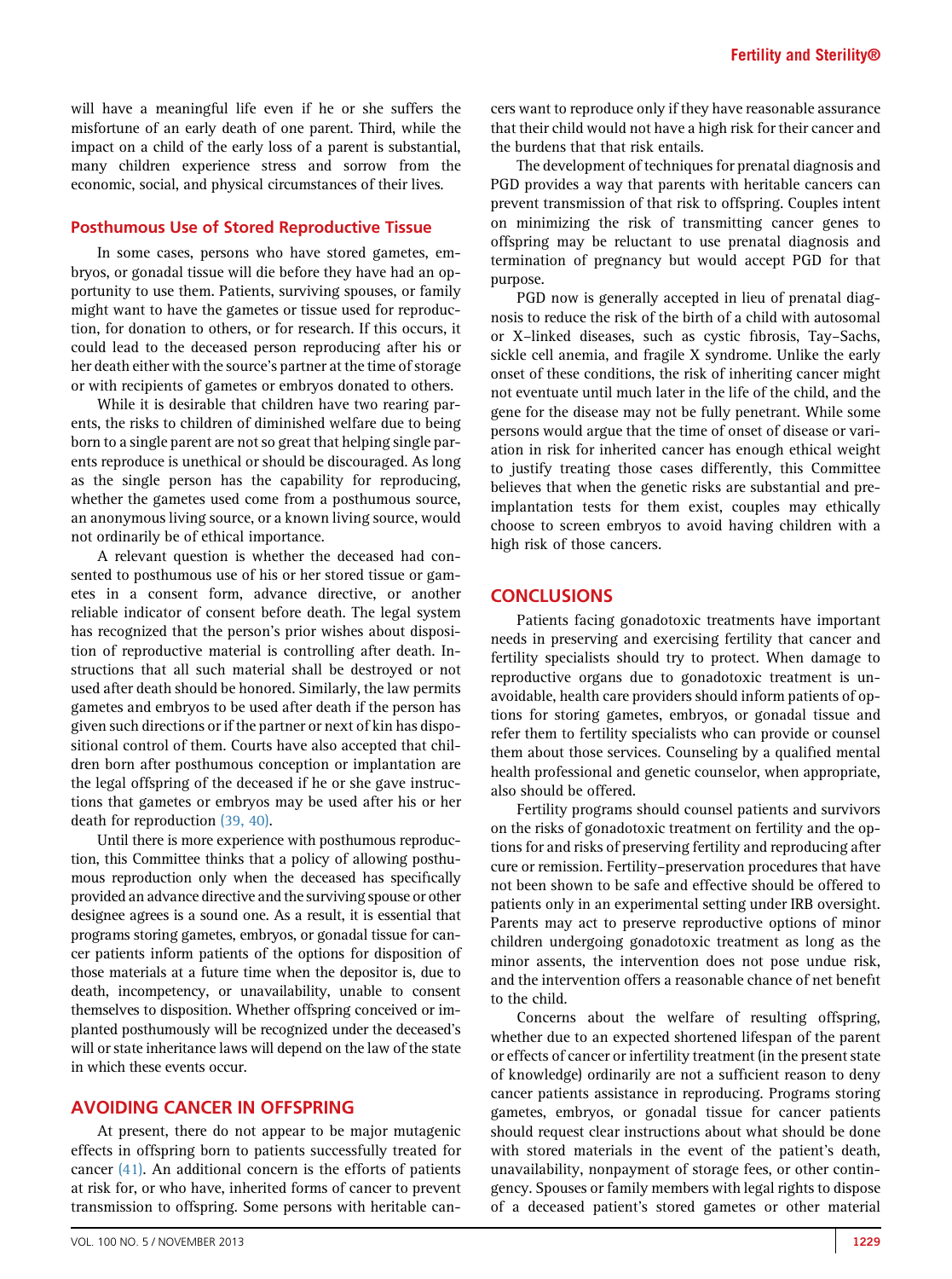<span id="page-6-0"></span>should use them for posthumous reproduction only if the deceased had previously consented to such posthumous use.

Physicians should assess the likely impact on offspring of cancer treatments and fertility preservation and assisted reproduction procedures and inform patients accordingly. Preimplantation genetic diagnosis to avoid the birth of offspring with a high risk of inherited cancer is ethically acceptable.

Acknowledgments: This report was developed by the Ethics Committee of the American Society for Reproductive Medicine as a service to its members and other practicing clinicians. While this document reflects the views of members of that Committee, it is not intended to be the only approved standard of practice or to dictate an exclusive course of treatment in all cases. This report was approved by the Ethics Committee of the American Society for Reproductive Medicine and the Board of Directors of the American Society for Reproductive Medicine.

This document was reviewed by ASRM members and their input was considered in the preparation of the final document. The following members of the ASRM Ethics Committee participated in the development of this document. All Committee members disclosed commercial and financial relationships with manufacturers or distributors of goods or services used to treat patients. Members of the Committee who were found to have conflicts of interest based on the relationships disclosed did not participate in the discussion or development of this document.

Paula Amato, M.D.; Robert Brzyski, M.D., Ph.D.; Jean Benward, L.C.S.W.; Andrea Stein, M.D.; Bonnie Steinbock, Ph.D.; Bruce Wilder, M.D., M.P.H., J.D.; Richard Reindollar, M.D.; Leslie Francis, J.D., Ph.D.; Laurie Zoloth, Ph.D.; Laurence McCullough, Ph.D.; Elena Gates, M.D.; John Robertson, J.D.; Judith Daar, J.D.; Senait Fisseha, M.D., J.D.; Steven Ralston, M.D.; Mark Sauer, M.D.; Monique Spillman, M.D.; Robert Rebar, M.D.; Sean Tipton, M.A.

## **REFERENCES**

- 1. [Robertson JA. Cancer and fertility: ethical and legal challenges. JNCI Mono](http://refhub.elsevier.com/S0015-0282(13)03007-0/sref1)[graph 2005;34:104](http://refhub.elsevier.com/S0015-0282(13)03007-0/sref1)–5.
- 2. U.S. National Institutes of Health, National Cancer Institute, Division of Cancer Control and Population Sciences. Surveillance, Epidemiology, and End Results Program, 1975–2000. Available at: <http://www.seer.cancer.gov>. Last accessed August 30, 2013.
- 3. [Bahadur G, Chatterjee R, Ralph D. Testicular tissue cryopreservation in boys.](http://refhub.elsevier.com/S0015-0282(13)03007-0/sref2) [Ethical and legal issues: case report. Hum Reprod 2000;15:1416](http://refhub.elsevier.com/S0015-0282(13)03007-0/sref2)–20.
- 4. [Thomson AB, Critchley HO, Kelnar CJ, Wallace WH. Late reproductive](http://refhub.elsevier.com/S0015-0282(13)03007-0/sref3) [sequelae following treatment of childhood cancer and options for fertility](http://refhub.elsevier.com/S0015-0282(13)03007-0/sref3) [preservation. Best Pract Res Clin Endocrinol Metab 2002;16:311](http://refhub.elsevier.com/S0015-0282(13)03007-0/sref3)–34.
- 5. [Critchley HO, Bath LE, Wallace WH. Radiation damage to the uterus](http://refhub.elsevier.com/S0015-0282(13)03007-0/sref4) [review of the effects of treatment of childhood cancer. Hum Fertil \(Camb\)](http://refhub.elsevier.com/S0015-0282(13)03007-0/sref4) [2002;5:61](http://refhub.elsevier.com/S0015-0282(13)03007-0/sref4)–6.
- 6. [Broekmans FJ, Soules MR, Fauser BC. Ovarian aging: mechanisms and clin](http://refhub.elsevier.com/S0015-0282(13)03007-0/sref5)[ical consequences. Endocr Rev 2009;30:465](http://refhub.elsevier.com/S0015-0282(13)03007-0/sref5)–93.
- 7. [Visser JA, de Jong FH, Laven JS, Themmen AP. Anti-Mullerian hormone: a](http://refhub.elsevier.com/S0015-0282(13)03007-0/sref6) [new marker for ovarian function. 466 Reproduction 2006;131:1](http://refhub.elsevier.com/S0015-0282(13)03007-0/sref6)–9.
- 8. [HI S. Measuring ovarian function in young cancer survivors. Minerva Endo](http://refhub.elsevier.com/S0015-0282(13)03007-0/sref7)[crinol 2010;35:259](http://refhub.elsevier.com/S0015-0282(13)03007-0/sref7)–70.
- 9. [Plante M. Fertility preservation in the management of gynecologic cancers.](http://refhub.elsevier.com/S0015-0282(13)03007-0/sref8) [Curr Opin Oncol 2000;12:497](http://refhub.elsevier.com/S0015-0282(13)03007-0/sref8)–507.
- 10. [Tulandi T, Al-Shahrani AA. Laparoscopic fertility preservation. Obstet Gyne](http://refhub.elsevier.com/S0015-0282(13)03007-0/sref9)[col Clin North Am 2004;31:611](http://refhub.elsevier.com/S0015-0282(13)03007-0/sref9)–8.
- 11. [Blumenfeld Z. Gynaecologic concerns for young women exposed to gona](http://refhub.elsevier.com/S0015-0282(13)03007-0/sref10)[dotoxic chemotherapy. Curr Opin Obstet Gynecol 2003;15:359](http://refhub.elsevier.com/S0015-0282(13)03007-0/sref10)–70.
- 12. Oktay K, Sönmezer M. Gonadotropin-releasing hormone analogs in fertility [preservation-lack of biological basis? Nat Clin Pract Endocrinol Metab 2008;](http://refhub.elsevier.com/S0015-0282(13)03007-0/sref11) [4:488](http://refhub.elsevier.com/S0015-0282(13)03007-0/sref11)–9.
- 13. [Badawy A, Elnashar M, El-Ashry M, Shahat M. Gonadotropin-releasing hor](http://refhub.elsevier.com/S0015-0282(13)03007-0/sref12)[mone agonists for prevention of chemotherapy-induced ovarian damage:](http://refhub.elsevier.com/S0015-0282(13)03007-0/sref12) [prospective randomized study. Fertil Steril 2009;91:694](http://refhub.elsevier.com/S0015-0282(13)03007-0/sref12)–7.
- 14. [Behringer K, Wildt L, Mueller H, Mattle V, Ganitis P, van den Hoonaard B, et al.](http://refhub.elsevier.com/S0015-0282(13)03007-0/sref13) [No protection of the ovarian follicle pool with the use of GnRH-analogues or](http://refhub.elsevier.com/S0015-0282(13)03007-0/sref13) [oral contraceptives in young women treated with escalated BEACOPP for](http://refhub.elsevier.com/S0015-0282(13)03007-0/sref13) [advanced-stage Hodgkin lymphoma. Final results of a phase II trial from the](http://refhub.elsevier.com/S0015-0282(13)03007-0/sref13) [German Hodgkin Study Group. Ann Oncol 2010;21:2052](http://refhub.elsevier.com/S0015-0282(13)03007-0/sref13)–60.
- 15. [Beck-Fruchter R, Weiss A, Shalev E. GnRH agonist therapy as ovarian protec](http://refhub.elsevier.com/S0015-0282(13)03007-0/sref14)[tants in female patients undergoing chemotherapy: a review of the clinical](http://refhub.elsevier.com/S0015-0282(13)03007-0/sref14) [data. Hum Repro Update 2008;14:553](http://refhub.elsevier.com/S0015-0282(13)03007-0/sref14)–61.
- 16. [Clowse ME, Behera MA, Anders CK, Copland S, Coffman CJ, Leppert PC,](http://refhub.elsevier.com/S0015-0282(13)03007-0/sref15) [et al. Ovarian preservation by GnRH agonists during chemotherapy: a](http://refhub.elsevier.com/S0015-0282(13)03007-0/sref15) [meta-analysis. J Womens Health \(Larchmt\) 2009;18:311](http://refhub.elsevier.com/S0015-0282(13)03007-0/sref15)–9.
- 17. [Ben-Aharon I, Gafter-Gvili A, Leibovici L, Stemmer SM. Pharmacological in](http://refhub.elsevier.com/S0015-0282(13)03007-0/sref16)[terventions for fertility preservation during chemotherapy: a systematic re](http://refhub.elsevier.com/S0015-0282(13)03007-0/sref16)[view and meta-analysis. Breast Cancer Res Treat 2010;122:803](http://refhub.elsevier.com/S0015-0282(13)03007-0/sref16)–11.
- 18. [Bedaiwy MA, Abou-Setta AM, Desai N, Hurd W, Starks D, El-Nashar SA,](http://refhub.elsevier.com/S0015-0282(13)03007-0/sref17) [et al. Gonadotropin-releasing hormone analog cotreatment for preservation](http://refhub.elsevier.com/S0015-0282(13)03007-0/sref17) [of ovarian function during gonadotoxic chemotherapy: a systematic review](http://refhub.elsevier.com/S0015-0282(13)03007-0/sref17) [and meta-analysis. Fertil Steril 2010;95:906](http://refhub.elsevier.com/S0015-0282(13)03007-0/sref17)–14.
- 19. Del [Mastro L, Boni L, Michelotti A, Gamucci T, Olmeo N, Gori S, et al. Effect](http://refhub.elsevier.com/S0015-0282(13)03007-0/sref18) [of the gonadotropin releasing hormone analogue triptorelin on the occur](http://refhub.elsevier.com/S0015-0282(13)03007-0/sref18)[rence of chemotherapy-induced early menopause in premenopausal](http://refhub.elsevier.com/S0015-0282(13)03007-0/sref18) [women with breast cancer: a randomized trial. JAMA 2011;306:269](http://refhub.elsevier.com/S0015-0282(13)03007-0/sref18)–76.
- 20. Donnez J, Squiffl[et J, Pirard C, Demylle D, Delbaere A, Armenio L, et al. Live](http://refhub.elsevier.com/S0015-0282(13)03007-0/sref19) [birth after allografting of ovarian cortex between genetically non-identical](http://refhub.elsevier.com/S0015-0282(13)03007-0/sref19) [sisters.Hum Reprod 2011;26:1384](http://refhub.elsevier.com/S0015-0282(13)03007-0/sref19)–8.
- 21. [Schover LR, Brey K, Lichtin A, Lipshultz LI, Jeha S. Knowledge and experience](http://refhub.elsevier.com/S0015-0282(13)03007-0/sref20) [regarding cancer, infertility, and sperm banking in younger male survivors.](http://refhub.elsevier.com/S0015-0282(13)03007-0/sref20) [J Clin Oncol 2002;20:1880](http://refhub.elsevier.com/S0015-0282(13)03007-0/sref20)–9.
- 22. Centers for Disease Control. A National Action Plan for Cancer Survivorship: Advancing Pubic Health Strategies. Available at: [http://www.cdc.gov/](http://www.cdc.gov/cancer/survivorship/what_cdc_is_doing/action_plan.htm) [cancer/survivorship/what\\_cdc\\_is\\_doing/action\\_plan.htm.](http://www.cdc.gov/cancer/survivorship/what_cdc_is_doing/action_plan.htm) Last accessed August 30, 2013.
- 23. [Schover LR, Brey K, Lichtin A, Lipshultz LI, Jeha S. Oncologists](http://refhub.elsevier.com/S0015-0282(13)03007-0/sref21)' attitudes and [practices regarding banking sperm before cancer treatment. J Clin Oncol](http://refhub.elsevier.com/S0015-0282(13)03007-0/sref21) [2002;20:1890](http://refhub.elsevier.com/S0015-0282(13)03007-0/sref21)–7.
- 24. [Quinn GP, Vadaparampil ST, Lee JH, Jacobsen PB, Bepler G, Lancaster J, et al.](http://refhub.elsevier.com/S0015-0282(13)03007-0/sref22) [Physician referral for fertility preservation in oncology patients: a national](http://refhub.elsevier.com/S0015-0282(13)03007-0/sref22) [study of practice behaviors. J Clin Oncol 2009;10:5952](http://refhub.elsevier.com/S0015-0282(13)03007-0/sref22)–7.
- 25. [Kinzer D, Alper M, Barrett B. Donor oocyte cryopreservation and subsequent](http://refhub.elsevier.com/S0015-0282(13)03007-0/sref23) [pre-implantation genetic diagnosis of resulting embryos results in high preg](http://refhub.elsevier.com/S0015-0282(13)03007-0/sref23)[nancy rates with a minimum number of embryos transferred. Fertil Steril](http://refhub.elsevier.com/S0015-0282(13)03007-0/sref23) [2008;90\(Suppl 1\):524.](http://refhub.elsevier.com/S0015-0282(13)03007-0/sref23)
- 26. [Grifo JA, Noyes N. Delivery rate using cryopreserved oocytes is comparable](http://refhub.elsevier.com/S0015-0282(13)03007-0/sref24) [to conventional in vitro fertilization using fresh oocytes: potential fertility](http://refhub.elsevier.com/S0015-0282(13)03007-0/sref24) [preservation for female cancer patients. Fertil Steril 2010;93:391](http://refhub.elsevier.com/S0015-0282(13)03007-0/sref24)–6.
- 27. [Noyes N, Porcu E, Borini A. Over 900 oocyte cryopreservation babies born](http://refhub.elsevier.com/S0015-0282(13)03007-0/sref25) [with no apparent increase in congenital anomalies. Reprod Biomed Online](http://refhub.elsevier.com/S0015-0282(13)03007-0/sref25) [2009;18:769](http://refhub.elsevier.com/S0015-0282(13)03007-0/sref25)–76.
- 28. [The Practice Committees of the American Society for Reproductive Medi](http://refhub.elsevier.com/S0015-0282(13)03007-0/sref26)[cine and the Society for Assisted Reproductive Technology. Mature oocyte](http://refhub.elsevier.com/S0015-0282(13)03007-0/sref26) [cryopreservation: a guideline. Fertil Steril 2013;99:37](http://refhub.elsevier.com/S0015-0282(13)03007-0/sref26)–43.
- 29. [Fallat ME, Hutter J. American Academy of Pediatrics Committee on Bioethics;](http://refhub.elsevier.com/S0015-0282(13)03007-0/sref27) [American Academy of Pediatrics Section on Hematology/Oncology; Amer](http://refhub.elsevier.com/S0015-0282(13)03007-0/sref27)[ican Academy of Pediatrics Section on Surgery. Preservation of fertility in pe](http://refhub.elsevier.com/S0015-0282(13)03007-0/sref27)[diatric and adolescent patients with cancer. Pediatrics 2008;121:e1461](http://refhub.elsevier.com/S0015-0282(13)03007-0/sref27)–9.
- 30. [Bartholome WG. Informed consent, parental permission, and assent in pe](http://refhub.elsevier.com/S0015-0282(13)03007-0/sref28)[diatric practice. Pediatrics 1995;96\(5 Pt 1\):981](http://refhub.elsevier.com/S0015-0282(13)03007-0/sref28)–2.